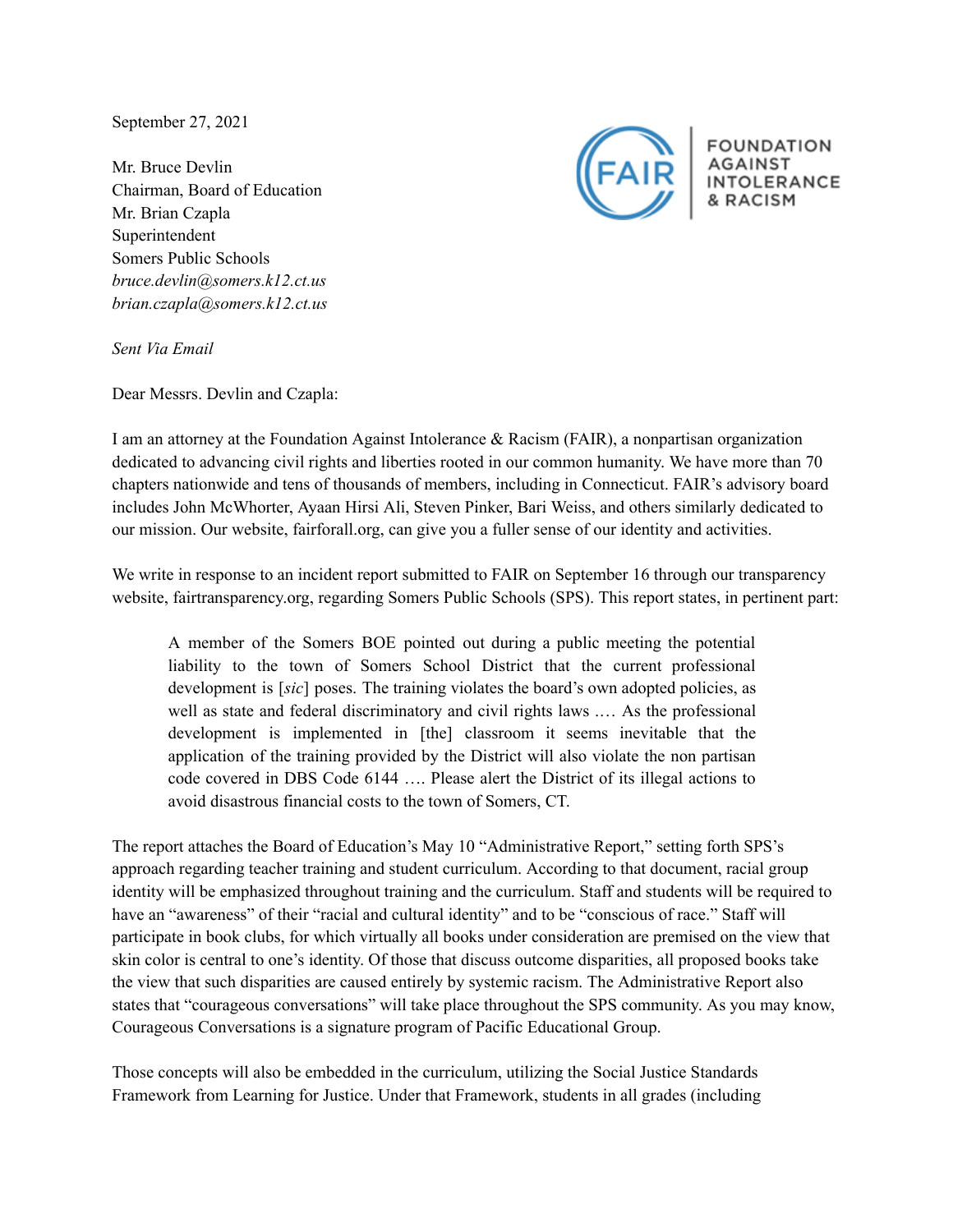Mr. Bruce Devlin Mr. Brain Czapla September 27, 2021 Page 2

kindergarten) will be required to view themselves as members of "identity groups." Students will be compelled to "affirm" their identity group membership and to recognize "traits" of the "dominant culture" as well as the "traits" of other cultures and skin colors. The Framework teaches students to know their "main identity groups," which suggests that students must rank and order their various group memberships. Students will also be charged with "plan[ning] and carry[ing] out collective action against bias and injustice in the world."

We believe this training and curriculum would likely violate the Equal Protection guarantee of the Fourteenth Amendment and Title VI of the Civil Rights Act. The Equal Protection clause denies states (and their agencies) the power to treat individuals differently or stereotype them because of their skin color. *Shelley v. Kraemer*, 334 U.S. 1, 22 (1948); *Shaw v. Hunt*, 517 U.S. 899, 908 (1996). "Distinctions between citizens solely because of their ancestry are by their very nature odious to a free people whose institutions are founded upon the doctrine of equality." *Rice v. Cayetano*, 528 U.S. 495, 517 (2000) (citing *Hirabayashi v. United States*, 320 U.S. 81, 100 (1943)). Regardless of their purported motivation, such distinctions and stereotypes are presumptively invalid and will be upheld only upon extraordinary justification. *Personnel Admin. v. Feeney*, 442 U.S. 256, 272 (1979); *see Fisher v. University of Texas*, 570 U.S. 297, 310 (2013) (courts will strictly scrutinize state programs that utilize racial classifications). Similarly, Title VI prohibits racial discrimination and racially hostile environments in any federally-funded program, including public schools. 42 U.S.C. § 2000d, d-4a(2); *Grutter v. Bollinger*, 539 U.S. 306, 343-4 (2003).

The SPS training and curriculum require staff and students not only to classify themselves and others by skin color, but also to associate those colors with various "traits." As an "anchor standard," this concept is apparently central to SPS's program. That association reaffirms the pernicious notion that people born with certain skin colors largely think, act, and behave in certain ways. Moreover, at least some of the materials openly advocate for race-based discrimination: Ibram Kendi, for example, teaches that the only solution to discrimination is more discrimination. That would be less concerning if opposing views were also presented, but they are not. SPS claims its antiracism program will nonetheless encourage students to view themselves and others as individuals and will not discriminate. We are skeptical. Given the continual, "anchoring" focus on how certain skin colors exhibit certain "traits," it is difficult to see how individuality will be respected.

It is therefore not surprising that this approach is already the subject of civil rights litigation. In the name of antiracism and anti-bias, the Evanston school district employed Pacific Educational Group and its Courageous Conversations program to conduct teacher training. In accordance with the position that different "cultures" have different "traits," staff and students were taught a multitude of race-based stereotypes: white people value individuality whereas black people prefer collectivism, white people are "loud, authoritative, and controlling" while black people are typically silent, white families consist of four people and a pet but black families are a village, white people can afford apartments or homes while black people cannot, and white people engage in "distancing, intellectualizing, rationalizing" whereas black people do not. The training also mischaracterized and disparaged "color-blindness," claiming it means one "pretend[s] not to see color" and "helps racism." In June, a teacher filed a civil rights lawsuit against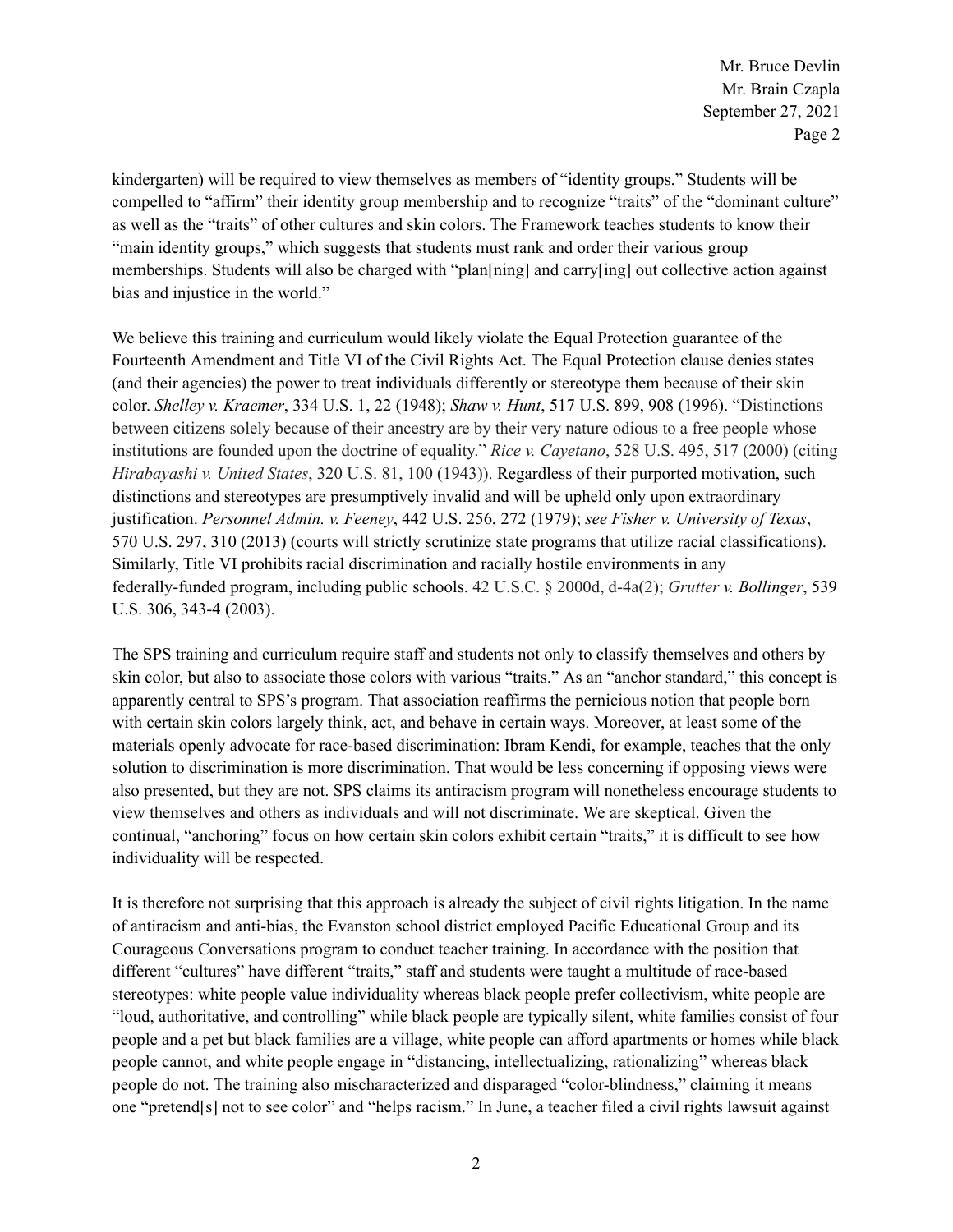Mr. Bruce Devlin Mr. Brain Czapla September 27, 2021 Page 3

the district based on those teachings, styled as *Deemar v. Board of Education of Evanston*, Case No. 2021-CV-03466 (N.D. Ill. June 29, 2021). That lawsuit is pending. To the extent SPS uses Pacific Educational Group, Courageous Conversations, or any other program that teaches similar concepts, we urge it to reconsider.

Encouraging staff and students to identify themselves (and others) by skin color has the further deleterious effect of eroding school cohesion. It teaches individuals to color-code their fellow human beings, and to perceive those with different skin colors as victim or oppressor, "ally" or adversary, or simply "the other." Rather than unifying the community, it furthers intolerance, division, and even racism.

The teachings also appear to violate at least two provisions of the Board of Education's code. Section 0521 of that code guarantees an environment free from discrimination and harassment based on immutable traits:

The District shall promote nondiscrimination and an environment free of harassment based on an individual's race, color, religion, sex, sexual orientation, gender identity/expression, national origin, ancestry, disability, marital status or age or because of the race, color, religion, sex, sexual orientation, national origin, genetic information, marital status or age of any other persons with whom the individual associates or status as a Veteran. In keeping with requirements of federal and state law, the District strives to remove any vestige of discrimination in employment, assignment and promotion of personnel; in educational opportunities and services offered to students; in student assignment to schools and classes; in student discipline; in location and use of facilities; in educational offerings and materials; and in accommodating the public at public meetings.

Grouping staff and students by skin color and associating those colors with certain "traits" does not comply with that anti-discrimination policy.

Additionally, Section 6144 of that code requires schools to provide access to diverse sources and opinions, and to teach socio-political issues in an impartial manner:

Free discussion of controversial issues is the heart of the democratic process. Freedom of speech and free access to information are among our most cherished traditions. In the study of controversial issues, within the framework of our curriculum in the Somers Public Schools, the student has at least four rights to be recognized:

1. The right to study controversial issues of interest to students, which have political, economic, psychological or social significance.

2. The right to have free access to all relevant information.

3. The right to study under competent instruction in an atmosphere free from bias and prejudice.